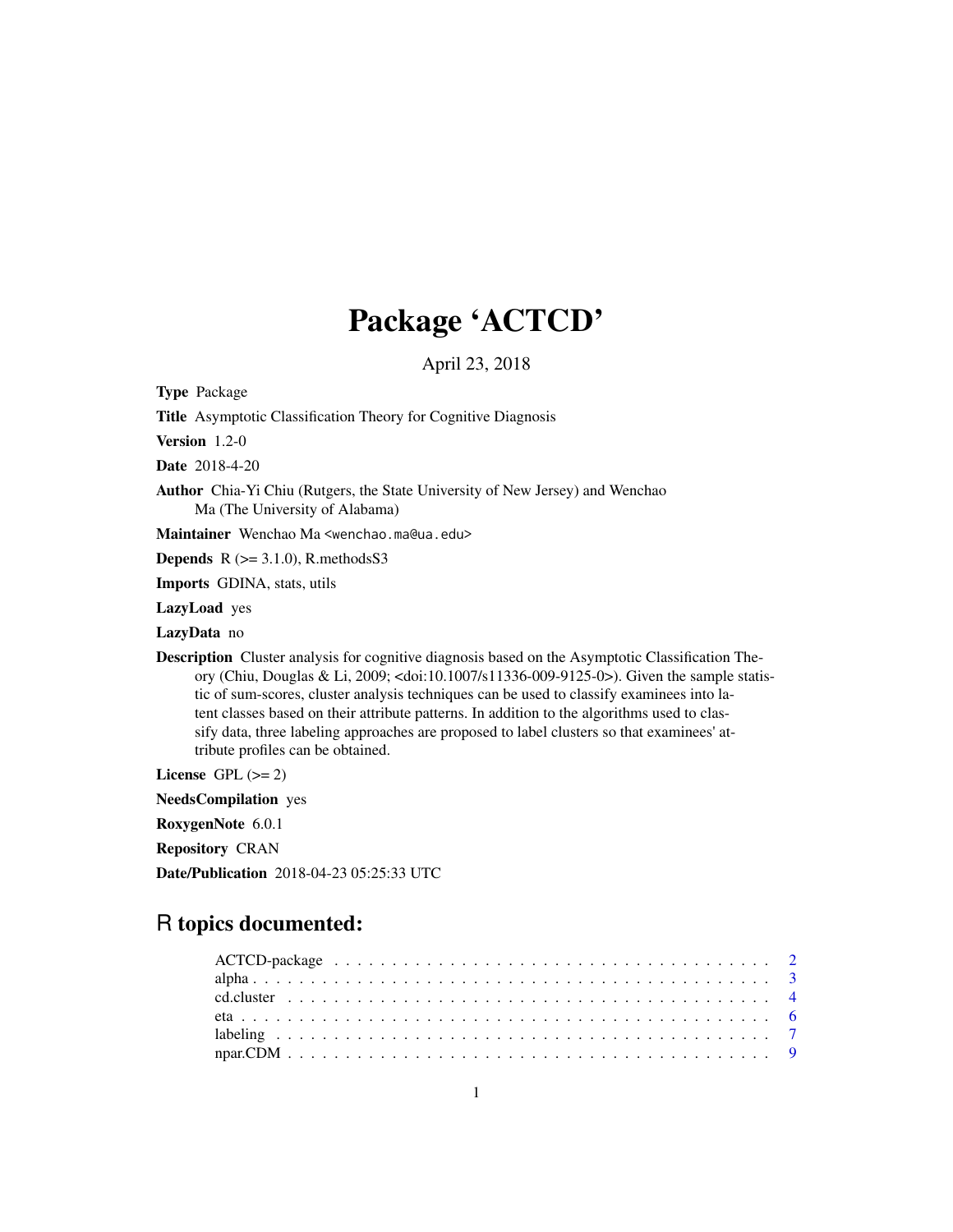<span id="page-1-0"></span>

| Index |  |  |  |  |  |  |  |  |  |  |  |  |  |  |  |  |  |  |  |  |  |
|-------|--|--|--|--|--|--|--|--|--|--|--|--|--|--|--|--|--|--|--|--|--|
|       |  |  |  |  |  |  |  |  |  |  |  |  |  |  |  |  |  |  |  |  |  |
|       |  |  |  |  |  |  |  |  |  |  |  |  |  |  |  |  |  |  |  |  |  |
|       |  |  |  |  |  |  |  |  |  |  |  |  |  |  |  |  |  |  |  |  |  |
|       |  |  |  |  |  |  |  |  |  |  |  |  |  |  |  |  |  |  |  |  |  |
|       |  |  |  |  |  |  |  |  |  |  |  |  |  |  |  |  |  |  |  |  |  |

ACTCD-package *ACTCD: Asymptotic Classification Theory for Cognitive Diagnosis*

#### <span id="page-1-1"></span>Description

Cluster analysis for cognitive diagnosis based on the Asymptotic Classification Theory (Chiu, Douglas & Li, 2009).

#### Details

| Package: | <b>ACTCD</b>                     |
|----------|----------------------------------|
| Type:    | Package                          |
| Version: | $1.0 - 0$                        |
| Date:    | 2013-10-21                       |
| License: | GPL $(>= 2.0)$                   |
| Depends: | $R$ ( $>= 2.15.1$ ), R.methodsS3 |

Cognitive Diagnosis aims primarily to obtain examinees' mastery or non-mastery on a set of attributes or skills of interest, based on their responses to test items and a pre-specified Q-matrix (Tatsuoka, 1985). The Asymptotic Classification Theory (Chiu, Douglas & Li, 2009) provides mathematical grounds for cognitive diagnosis using cluster analysis.

Briefly speaking, given the responses of N examinees to a test of J items with K attributes, let  $W =$  $(W_1, W_2, \ldots, W_K)'$  be a vector of summed scores on the K attributes, where the  $k_{th}$  component is defined as

$$
W_k = \sum_{j=1}^J Y_j q_{jk},
$$

where  $Y_j$  is the vector of responses of the  $j<sup>th</sup>$  examinee and  $q_{jk}$  is the  $(j, k)$  entry of the Q-matrix. The sample statistic W is then taken as the input for cluster analysis, such as *K*-means (Mac-Queen, 1976) and Hierarchical Agglomerative Cluster Analysis (HACA; Hartigan, 1975). This theory indicated that given two different attribute patterns  $\alpha$  and  $\alpha^*$ , the corresponding conditional expectations,  $E[W|\alpha]$  and  $E[W|\alpha^*]$ , will be distinct, implying that with W as the input, cluster analysis will group subjects correctly as the number of items is sufficiently large. Refer to Chiu, Douglas and Li (2009) for details about this theory. Because cluster analysis does not provide labels for the clusters, various labeling methods (Chiu & Ma, 2013) have been developed to obtain the attribute profiles .

The package [ACTCD](#page-1-1) is an easy-to-use tool. The responses matrix and Q-matrix (Tatsuoka, 1985) are required by the main function of this package, [npar.CDM](#page-8-1), and the examinees' attribute profiles can be obtained directly using user-specified clustering and labeling methods. It is also possible to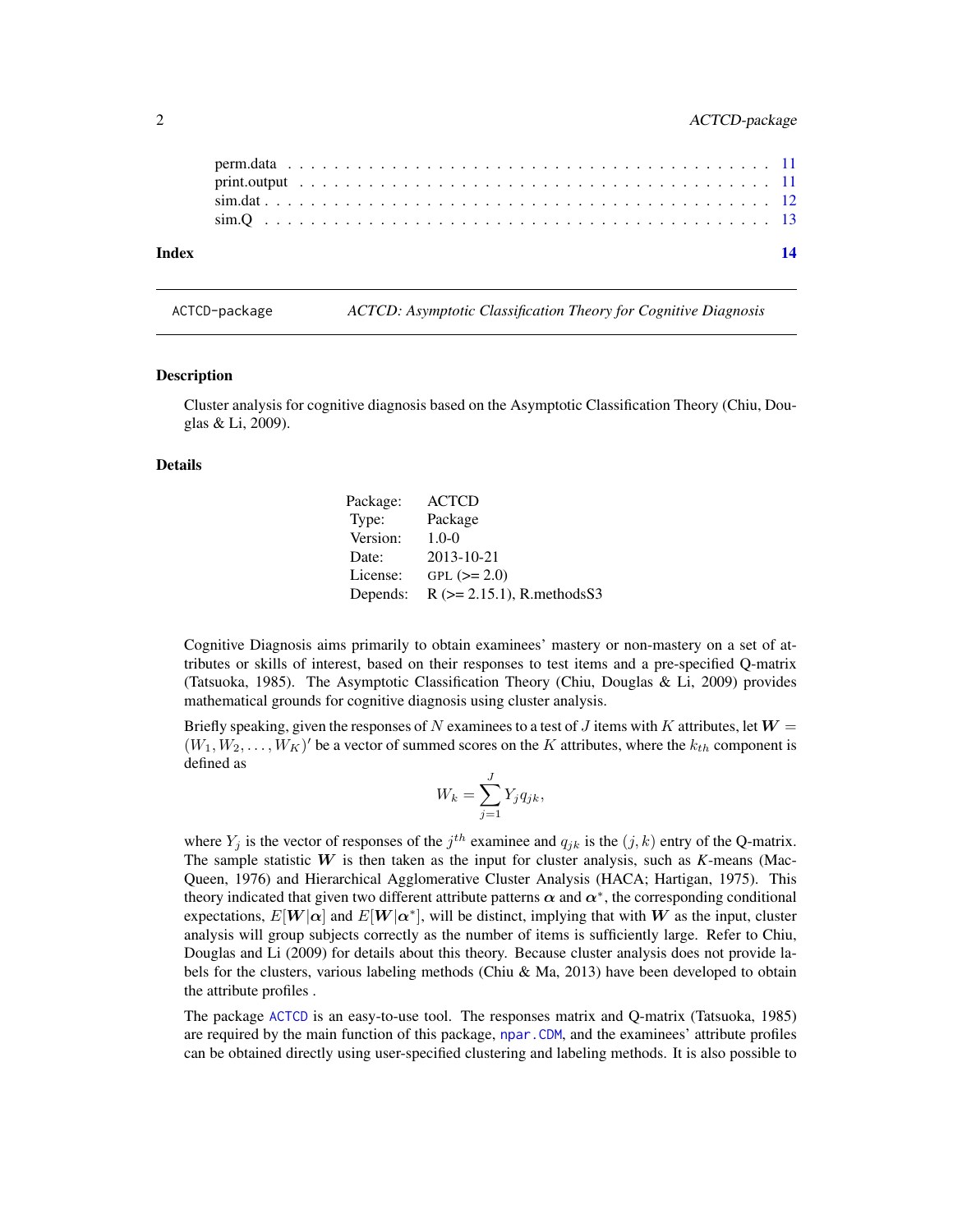#### <span id="page-2-0"></span>alpha 3

conduct cluster analysis without labeling algorithm using function [cd.cluster](#page-3-1) based on HACA or *K*-means. The labeling algorithms can be employed by [labeling](#page-6-1) separately.

#### Author(s)

Chia-Yi Chiu (Rutgers, the State University of New Jersey) and Wenchao Ma (Rutgers, the State University of New Jersey).

Maintainer: Wenchao Ma <wenchao.ma@ua.edu>

## References

Chiu, C. Y., Douglas, J. A., & Li, X. (2009). Cluster analysis for cognitive diagnosis: theory and applications. *Psychometrika, 74*(4), 633-665.

Chiu, C. Y., & Ma, W. (2013). *Assignment of clusters to attribute profiles for cognitive diagnosis*. Manuscript in preparation.

Hatigan, J. A. (1975). *Clustering algorithms.* New York: Wiley.

MacQueen, J. (1967). Some methods of classification and analysis of multiariate observations. In L. M. Le Cam & J. Neyman (Eds.), *Proceedings of the fifth Bekeley Symposium on Mathematical Statistics and Probability* (pp.281-307).Berkeley: University of California Press.

Tatsuoka, K. (1985). A probabilistic model for diagnosing misconceptions in the pattern classification approach. *Journal of Educational Statistics, 12*, 55-73.

<span id="page-2-1"></span>

alpha *All possible attribute patterns*

#### **Description**

This function is used to generate all possible attribute patterns given the number of attributes.

#### Usage

alpha(K)

## Arguments

K The number of attributes.

## Value

A  $2^K \times K$  binary matrix is returned, 1 representing mastery of the attributes and 0 representing non-mastery of the attributes.

#### See Also

[eta](#page-5-1)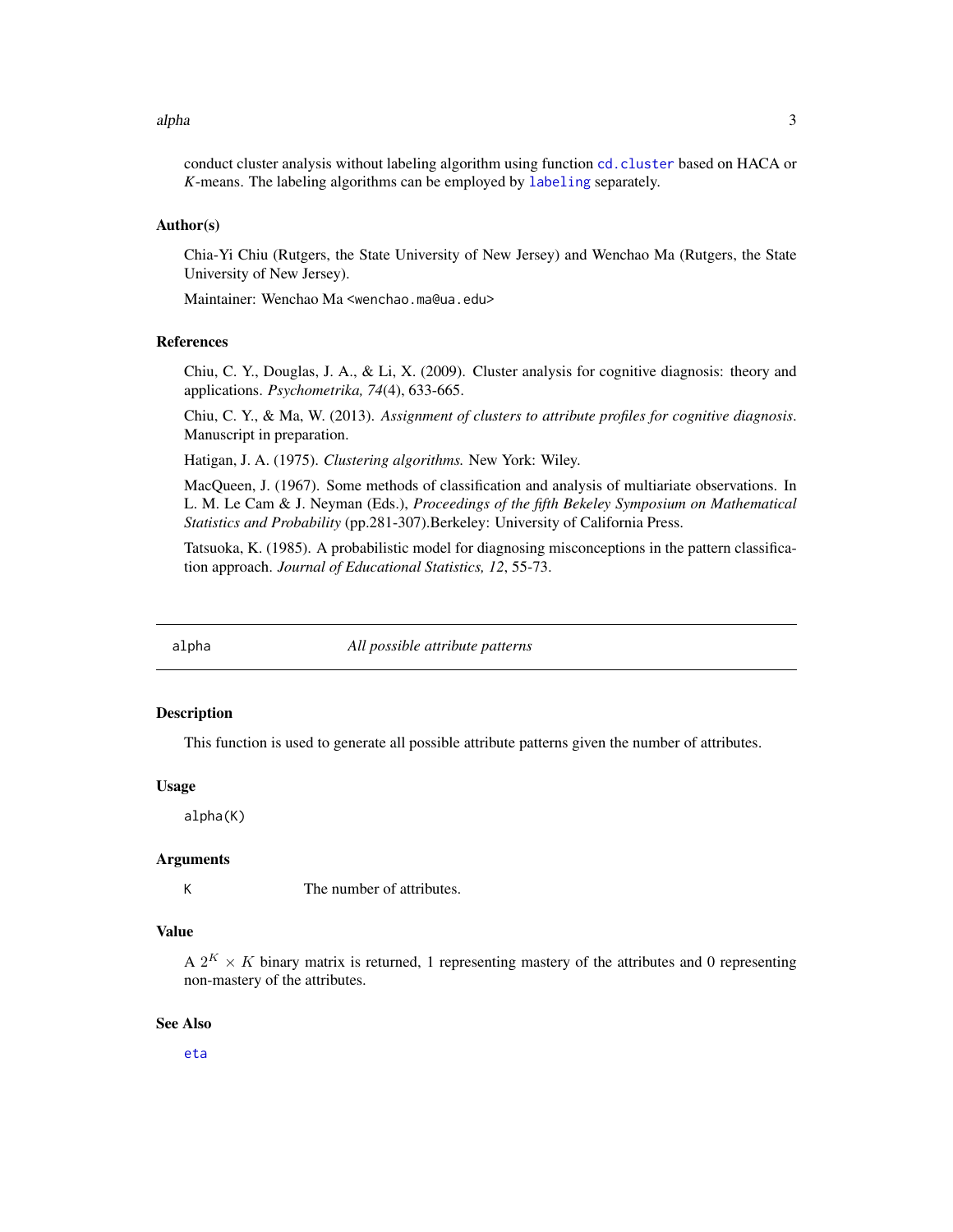4 cd.cluster control of the control of the control of the control of the control of the control of the control of the control of the control of the control of the control of the control of the control of the control of the

## Examples

```
# Generate all possible attribute patterns given the number of attributes, K.
K < -3A3 \leftarrow \text{alpha}(K)K < -4A4 \leftarrow \text{alpha}(K)
```
<span id="page-3-1"></span>

| cd.cluster | Cluster analysis for cognitive diagnosis based on the Asymptotic Clas- |
|------------|------------------------------------------------------------------------|
|            | sification Theory                                                      |

## Description

[cd.cluster](#page-3-1) is used to classify examinees into unlabeled clusters based on cluster analysis. Available options include *K*-means and Hierarchical Agglomerative Cluster Analysis (HACA) with various links.

## Usage

```
cd.cluster (Y, Q, method = c("HACA", "Kmeans"), Kmeans.centers = NULL,
Kmeans.itermax = 10, Kmeans.nstart = 1, HACA.link = c("complete", "ward", "single",
"average", "mcquitty", "median", "centroid"), HACA.cut = NULL)
```
#### Arguments

| Y              | A required $N \times J$ response matrix with binary elements (1=correct, 0=incorrect),<br>where $N$ is the number of examinees and $J$ is the number of items.                                                                                                                           |
|----------------|------------------------------------------------------------------------------------------------------------------------------------------------------------------------------------------------------------------------------------------------------------------------------------------|
| 0              | A required $J \times K$ binary item-by-attribute association matrix (Q-matrix), where<br>K is the number of attributes. The $jth$ row of the matrix is an indicator vector,<br>1 indicating attributes are required and 0 indicating attributes are not required to<br>master item $j$ . |
| method         | The clustering algorithm used to classify data. Two options are available, in-<br>cluding "Kmeans" and "HACA", where "HACA" is the default method.                                                                                                                                       |
| Kmeans.centers | The number of clusters when "Kmeans" argument is selected. It must be not less<br>than 2 and not greater than $2^{K}$ where K is the number of attributes. The default<br>is $2^K$ .                                                                                                     |
|                | Kmeans.itermax The maximum number of iterations allowed when "Kmeans" argument is se-<br>lected.                                                                                                                                                                                         |
| Kmeans.nstart  | The number of random sets to be chosen when "Kmeans" argument is selected.                                                                                                                                                                                                               |
| HACA.link      | The link to be used with HACA. It must be one of "ward", "single", "complete",<br>"average", "mcquitty", "median" or "centroid". The default "HACA. link"<br>is "complete".                                                                                                              |
| HACA.cut       | The number of clusters when "HACA" argument is specified. It must be not less<br>than 2 and not greater than $2^K$ , where K is the number of attributes. The default<br>is $2^K$ .                                                                                                      |

<span id="page-3-0"></span>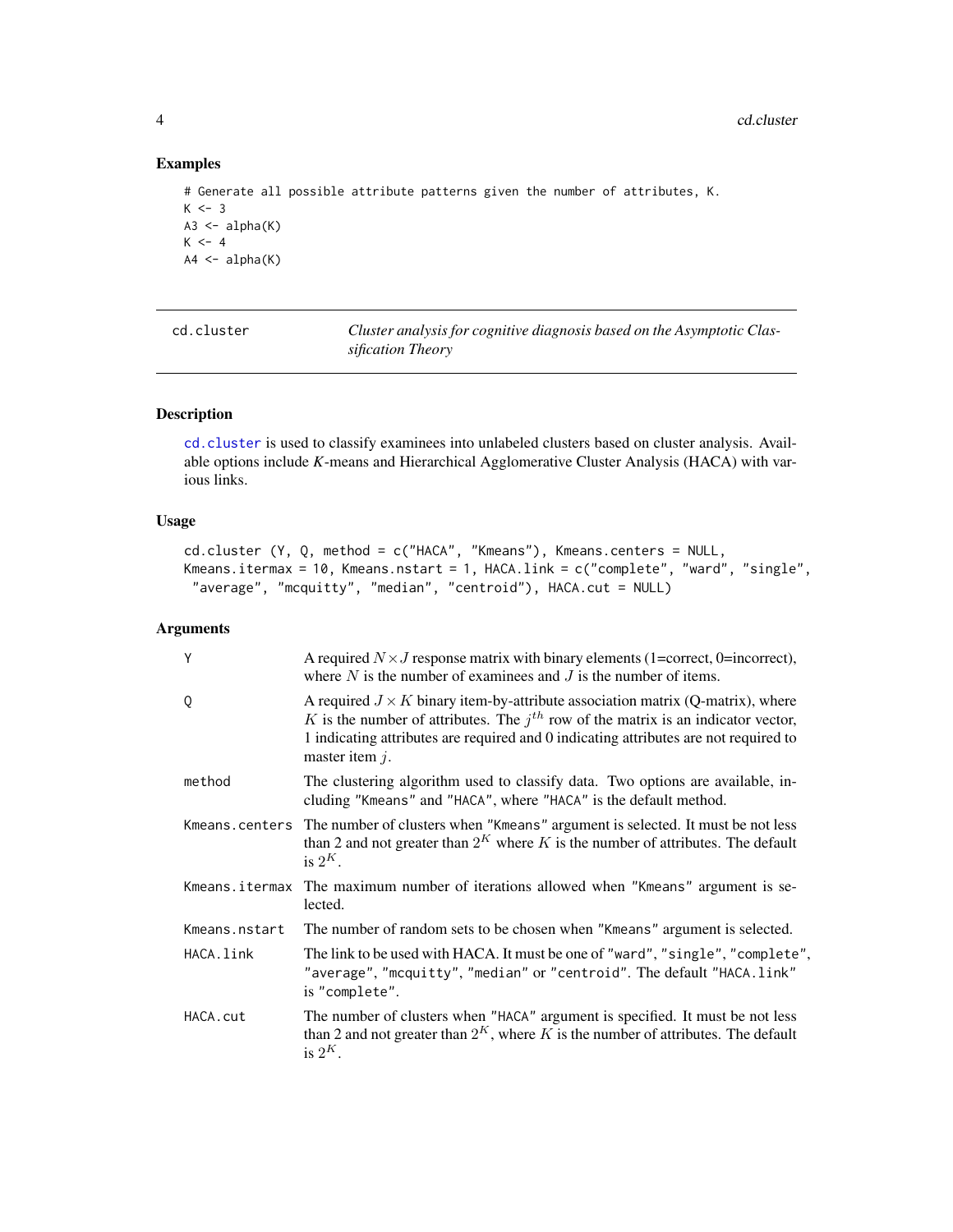#### <span id="page-4-0"></span>cd.cluster 5

### Details

Based on the Asymptotic Classification Theory (Chiu, Douglas & Li, 2009), A sample statistic  $W$ (See [ACTCD](#page-1-1)) is calculated using the response matrix and Q-matrix provided by the users and then taken as the input for cluster analysis (i.e. K-means and HACA).

The number of latent clusters can be specified by the users in Kmeans.centers or HACA.cut. It must be not less than 2 and not greater than  $2<sup>K</sup>$ , where K is the number of attributes. Note that if the number of latent clusters is less than the default value  $(2<sup>K</sup>)$ , the clusters cannot be labeled in [labeling](#page-6-1) using method="1" and method="3" algorithms. See labeling for more information.

#### Value

| W        | The $N \times K$ sample statistic W for the clustering algorithm. See details for more<br>information. |
|----------|--------------------------------------------------------------------------------------------------------|
| size     | A set of integers, indicating the sizes of latent clusters.                                            |
| mean.w   | A matrix of cluster centers, representing the average $W$ of the latent clusters.                      |
| WSS.W    | The vector of within-cluster sum of squares of $W$ .                                                   |
| SQMWSS.W | The vector of square root of mean of within-cluster sum of squares of $W$ .                            |
| mean.y   | The vector of the mean of sum scores of the clusters.                                                  |
| class    | The vector of estimated memberships for examinees.                                                     |

## References

Chiu, C. Y., Douglas, J. A., & Li, X. (2009). Cluster analysis for cognitive diagnosis: theory and applications. *Psychometrika, 74*(4), 633-665.

#### See Also

[print.cd.cluster](#page-10-1), [labeling](#page-6-1), [npar.CDM](#page-8-1), [ACTCD](#page-1-1)

## Examples

```
# Classification based on the simulated data and Q matrix
data(sim.dat)
data(sim.Q)
# Information about the dataset
N <- nrow(sim.dat) #number of examinees
J <- nrow(sim.Q) #number of items
K <- ncol(sim.Q) #number of attributes
```

```
#the default number of latent clusters is 2^K
cluster.obj <- cd.cluster(sim.dat, sim.Q)
#cluster size
sizeofc <- cluster.obj$size
#W statistics
W <- cluster.obj$W
```

```
#User-specified number of latent clusters
M <- 5 # the number of clusters is fixed to 5
```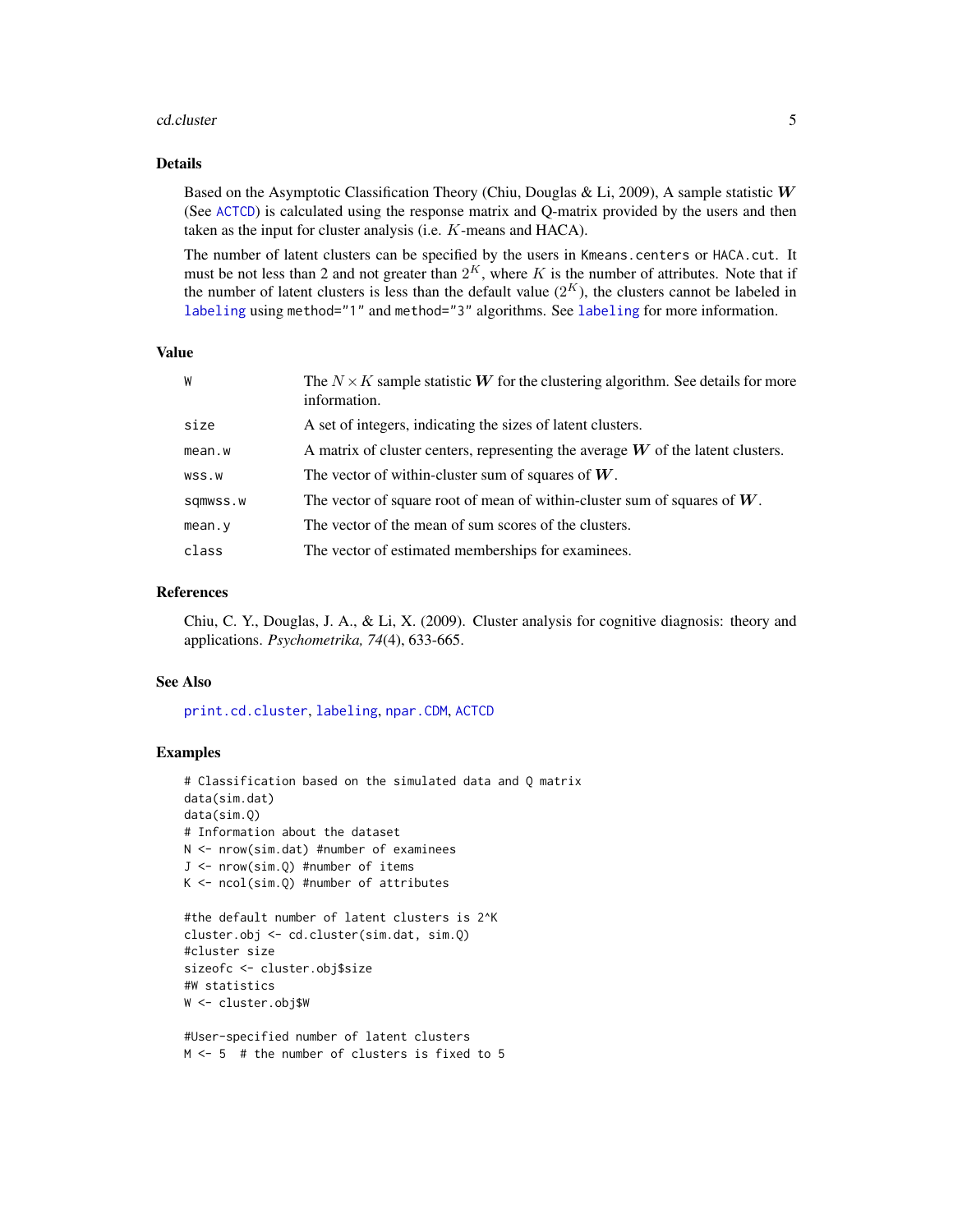```
\epsilon 6 eta
```

```
cluster.obj <- cd.cluster(sim.dat, sim.Q, method="HACA", HACA.cut=M)
#cluster size
sizeofc <- cluster.obj$size
#W statistics
W <- cluster.obj$W
M <- 5 # the number of clusters is fixed to 5
cluster.obj <- cd.cluster(sim.dat, sim.Q, method="Kmeans", Kmeans.centers =M)
#cluster size
sizeofc <- cluster.obj$size
#W statistics
W <- cluster.obj$W
```
<span id="page-5-1"></span>eta *Ideal Response Patterns for all possible attribute profiles*

#### Description

This function is used to calculate ideal response patterns for all possible attribute profiles based on the DINA model (Junker & Sijtsma, 2001) or conjunctive-type cognitive diagnostic models.

#### Usage

eta(K, J, Q)

## Arguments

| K | The number of attributes.                                                                                                                                                                                                                                                                |
|---|------------------------------------------------------------------------------------------------------------------------------------------------------------------------------------------------------------------------------------------------------------------------------------------|
| J | The number of items.                                                                                                                                                                                                                                                                     |
| 0 | A required $J \times K$ binary item-by-attribute association matrix (O-matrix), where<br>K is the number of attributes. The $jth$ row of the matrix is an indicator vector,<br>1 indicating attributes are required and 0 indicating attributes are not required to<br>master item $i$ . |

#### Value

A  $2^K \times J$  binary matrix will be returned. Each row of ideal response patterns is corresponding to each of the  $2<sup>K</sup>$  possible attribute patterns, which can be obtained from [alpha](#page-2-1).

## References

Junker, B., & Sijtsma, K. (2001). Cognitive Assessment Models with Few Assumptions, and Connections with Nonparametric Item Response Theory. *Applied Psychological Measurement, 25*(3), 258-272.

## See Also

[alpha](#page-2-1)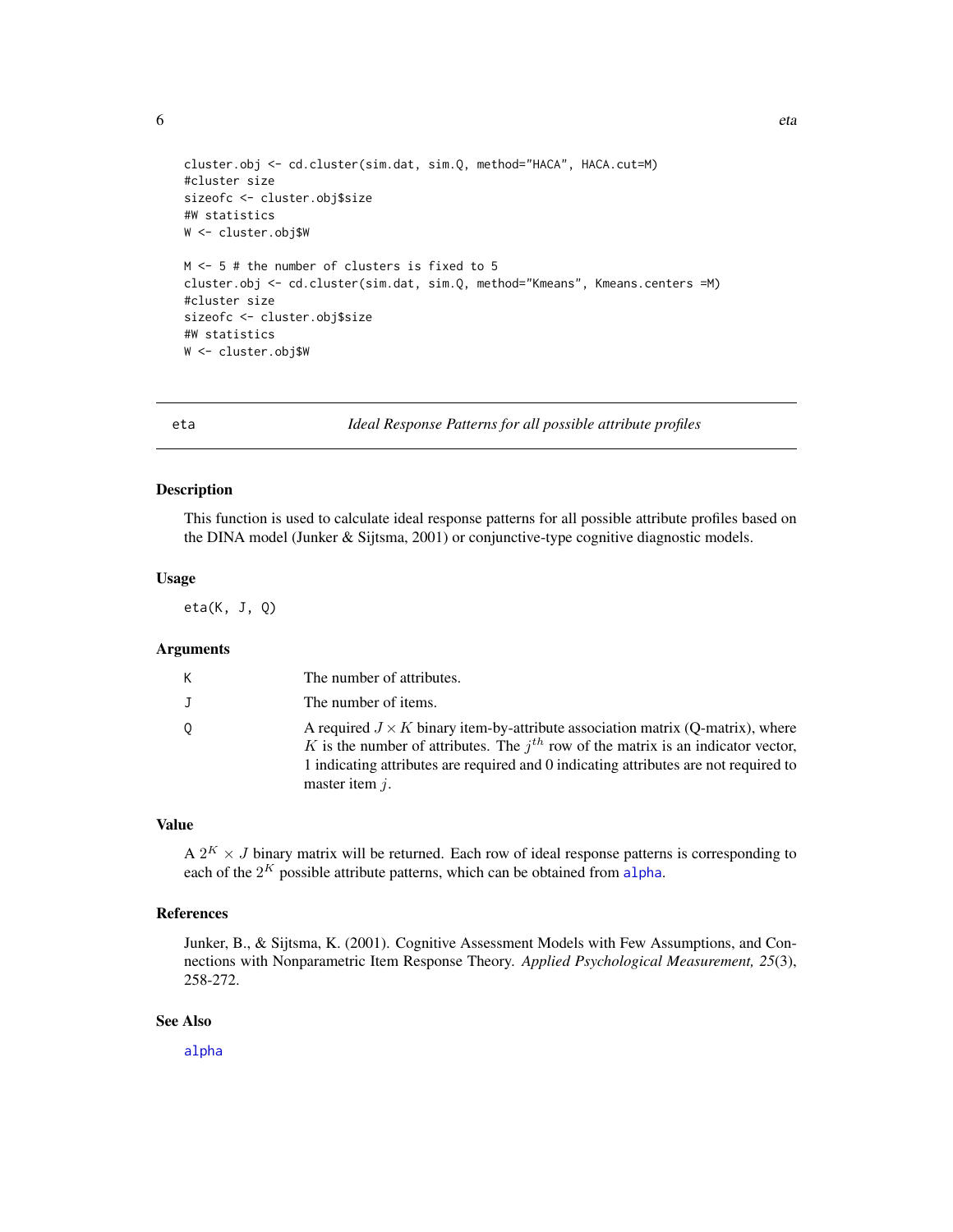#### <span id="page-6-0"></span>labeling 7

#### Examples

```
# Generating ideal response patterns
data(sim.Q)
K \leftarrow \text{ncol}(\text{sim}.Q)J \leftarrow \text{nrow}(\text{sim}.Q)IRP \leq eta(K, J, sim.Q)
```
<span id="page-6-1"></span>

|  |  | labeling |
|--|--|----------|
|  |  |          |

labeling *labeling for clusters*

## Description

This function is used to label the clusters obtained from [cd.cluster](#page-3-1).

#### Usage

labeling(Y, Q, cd.cluster.object, method = c("2b","2a","1","3"),perm=NULL)

## Arguments

| Υ                 | A required $N \times J$ response matrix with binary elements (1=correct, 0=incorrect),<br>where $N$ is the number of examinees and $J$ is the number of items.                                                                                                                           |
|-------------------|------------------------------------------------------------------------------------------------------------------------------------------------------------------------------------------------------------------------------------------------------------------------------------------|
| 0                 | A required $J \times K$ binary item-by-attribute association matrix (Q-matrix), where<br>K is the number of attributes. The $jth$ row of the matrix is an indicator vector,<br>1 indicating attributes are required and 0 indicating attributes are not required to<br>master item $j$ . |
| cd.cluster.object |                                                                                                                                                                                                                                                                                          |
|                   | An object of cd. cluster.                                                                                                                                                                                                                                                                |
| method            | The algorithm used for labeling. It should be one of "1","2a", "2b" and "3"<br>corresponding to four different labeling methods in Chiu and Ma (2013). The<br>default is "2b". See details for more information.                                                                         |
| perm              | The data matrix of the partial orders of the attribute patterns.                                                                                                                                                                                                                         |
|                   |                                                                                                                                                                                                                                                                                          |

#### Details

Because cluster analysis such as *K*-means or HACA can only classify examinees into unlabeled clusters, labeling algorithms are needed to identify the underlying attribute patterns of each latent cluster. Four labeling algorithms proposed in Chiu and Ma (2013) can be implemented using this function.

The first method is the Inconsistency Index method (method="1"). The Inconsistency Index,  $IC$ , quantifies the amount of deviation of an ordering of clusters due to a specific  $W$  (See details in [cd.cluster](#page-3-1)) from an arrangement of clusters that is suggested by simple assumptions about the (possible) underlying model. Among all feasible assignments of attribute patterns to clusters, the one that minimizes  $IC$  is chosen. Refer to Chiu and Ma (2013) for details. Note that this method appears to be more time-consuming when K is large and thus only the cases of  $K = 3$  and  $K = 4$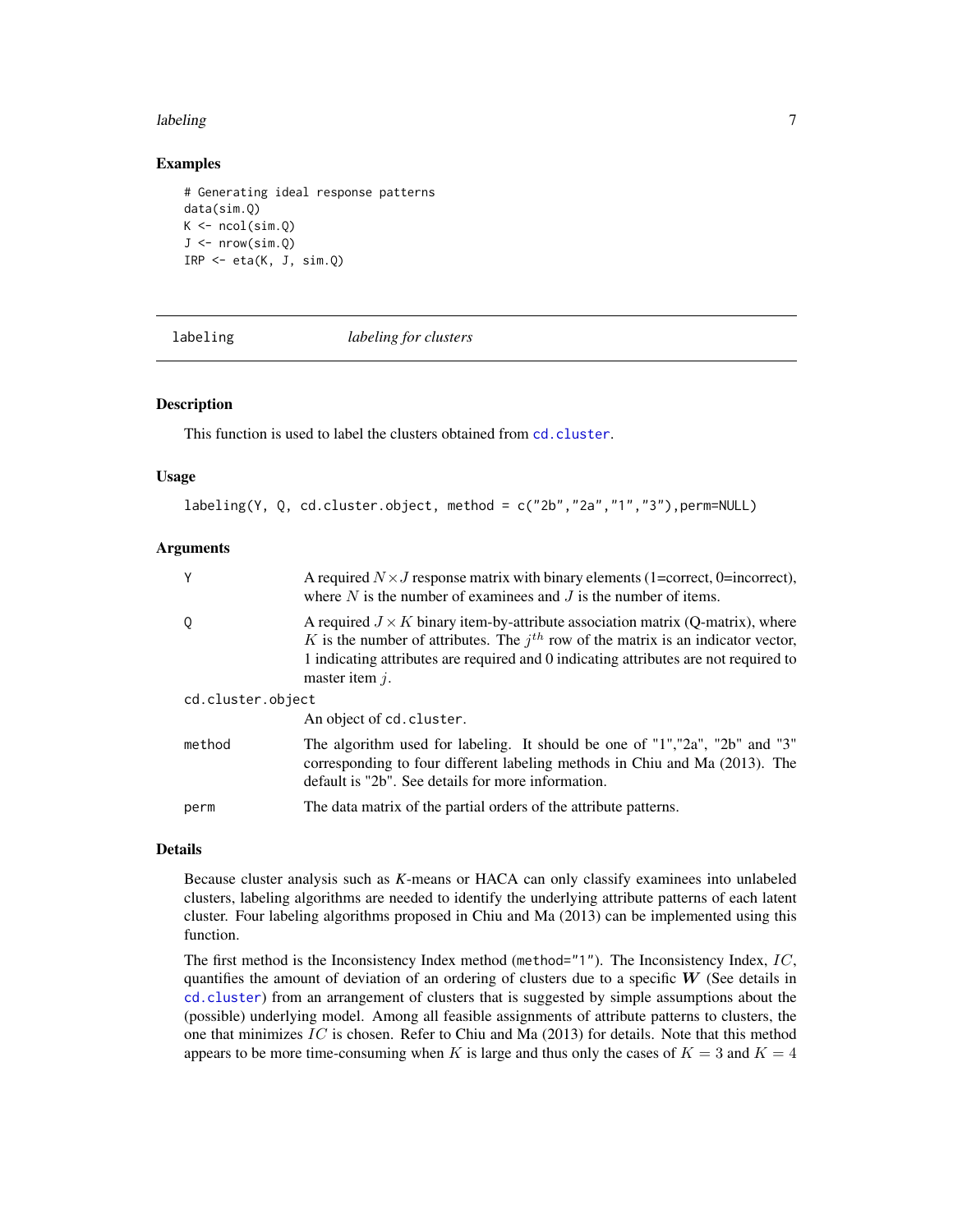<span id="page-7-0"></span>are implemented in the current function. To implement this algorithm, the partial order matrix of the attribute patterns should be provided. See [perm](#page-10-2) for details.

For method="2a" and method="2b", the label of a latent class is obtained by minimizing the average distance between observed responses and ideal responses. Specifically, let  $y = (y_1, y_2, \dots, y_J)$ be the observed response pattern for a particular examinee and  $\eta = (\eta_1, \eta_2, \dots, \eta_J)$  be the ideal response pattern corresponding to a particular attribute pattern  $\alpha$ . The Weighted Hamming distance d between  $y$  and  $\eta$  is given by

$$
d(\boldsymbol{y},\boldsymbol{\eta})=\sum_{j=1}^J \frac{1}{\bar{p_j}(1-\bar{p_j})}|y_j-\eta_j|.
$$

where  $\bar{p}_j$  denotes the proportion correction on the  $j^{th}$  item. Then the best label or attribute pattern  $(\hat{\alpha})$  can be obtained through

$$
\hat{\boldsymbol{\alpha}} = \arg \min_{\boldsymbol{\alpha}_k \in \Omega} D.
$$

where D is the average weighted Hamming distance within each cluster and  $\Omega$  is the set of  $\alpha$ . In practice, the largest cluster will be labeled first and the smallest cluster will be labeled last.

For method="2a", The selected label  $\alpha$  will be eliminated from  $\Omega$  after each labeling iteration, implying that different clusters will obtain different labels.

For method="2b", The selected label  $\alpha$  will not be eliminated from  $\Omega$  after each labeling iteration, implying that different clusters may obtain the same label.

For method="3", it combines the technique of the partial order and "2a" method such that some labels can be eliminated from  $\Omega$  before each labeling iteration. Refer to Chiu and Ma (2013) for details.

It should be noted that method "1", "2a" and "3" all assume that different latent clusters are distinct in nature, which means different clusters will be given different labels using these methods. But method "2b" relaxes this assumption and allow the same label for different clusters. In addition, method "1" and "3" may be used when number of clusters is  $2^K$  only. If it is not the case, method "2a" or method "2b" should be used.

#### Value

| att.pattern | A $N \times K$ binary attribute patterns, where N is the number of examinees and K       |
|-------------|------------------------------------------------------------------------------------------|
|             | is the number of attributes.                                                             |
| att.dist    | A $2^K \times 2$ data frame, where the first column is the attribute pattern, the second |
|             | column is its frequency.                                                                 |

#### References

Chiu, C. Y., Douglas, J. A., & Li, X. (2009). Cluster analysis for cognitive diagnosis: theory and applications. *Psychometrika, 74*(4), 633-665.

Chiu, C. Y., & Ma, W. (2013). *Assignment of clusters to attribute profiles for cognitive diagnosis*. Manuscript in preparation.

#### See Also

[print.labeling](#page-10-1), [cd.cluster](#page-3-1), [npar.CDM](#page-8-1)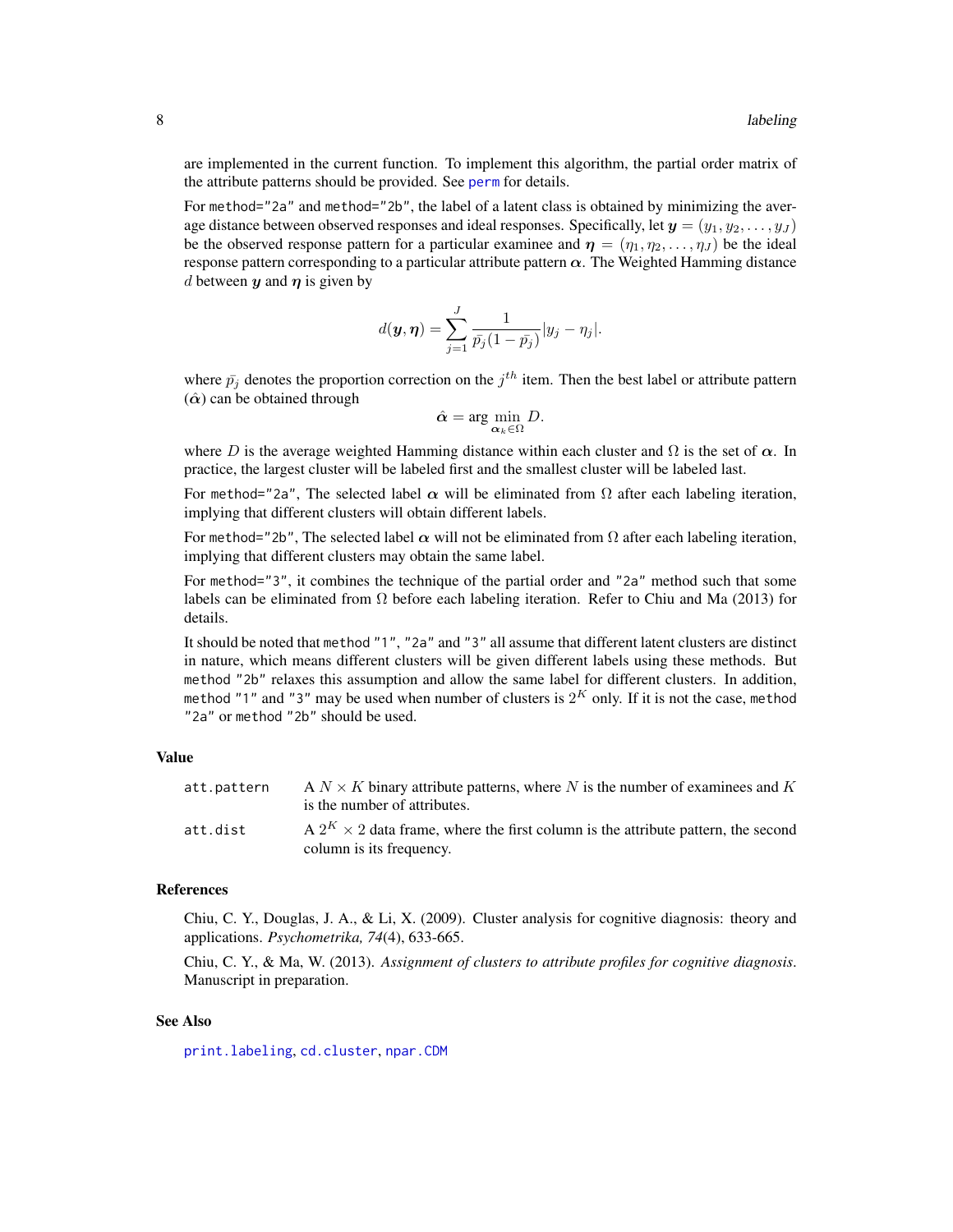#### <span id="page-8-0"></span>npar.CDM 9

#### Examples

```
#Labeling based on simulated data and Q matrix
data(sim.dat)
data(sim.Q)
# Information about the dataset
N <- nrow(sim.dat) #number of examinees
J <- nrow(sim.Q) #number of items
K <- ncol(sim.Q) #number of attributes
# Assume 2^K latent clusters
cluster.obj <- cd.cluster(sim.dat, sim.Q)
# Different clusters may have the same attribute patterns
labeled.obj.2b <- labeling(sim.dat, sim.Q, cluster.obj, method="2b")
# Different clusters mhave different attribute patterns
labeled.obj.2a <- labeling(sim.dat, sim.Q, cluster.obj, method="2a")
# labeling using method 1
data(perm3) #since the number of attributes in this example is 3, perm3 is used here
labeled.obj.1 <- labeling(sim.dat, sim.Q, cluster.obj, method="1",perm=perm3)
remove(perm3) #remove perm3
# Assume 5 attribute patterns exist
M < -5cluster.obj <- cd.cluster(sim.dat, sim.Q, method="HACA", HACA.cut=M)
labeled.obj <- labeling(sim.dat, sim.Q, cluster.obj, method="2b")
```
<span id="page-8-1"></span>

| npar.CDM |  |  |
|----------|--|--|
|          |  |  |

#### **Main function for ACTCD package**

#### Description

This function is used to classify examinees into labeled classes given responses and the Q-matrix.

#### Usage

```
npar.CDM(Y, Q, cluster.method = c("HACA", "Kmeans"), Kmeans.centers = NULL,
Kmeans.itermax = 10, Kmeans.nstart = 1, HACA.link = c("complete", "ward", "single",
 "average", "mcquitty", "median", "centroid"), HACA.cut = NULL, label.method =
c("2b", "2a", "1", "3"),perm=NULL)
```
#### Arguments

| Υ | A required $N \times J$ response matrix with binary elements (1=correct, 0=incorrect),<br>where $N$ is the number of examinees and $J$ is the number of items.                                                                                                                           |
|---|------------------------------------------------------------------------------------------------------------------------------------------------------------------------------------------------------------------------------------------------------------------------------------------|
| 0 | A required $J \times K$ binary item-by-attribute association matrix (Q-matrix), where<br>K is the number of attributes. The $jth$ row of the matrix is an indicator vector,<br>1 indicating attributes are required and 0 indicating attributes are not required to<br>master item $j$ . |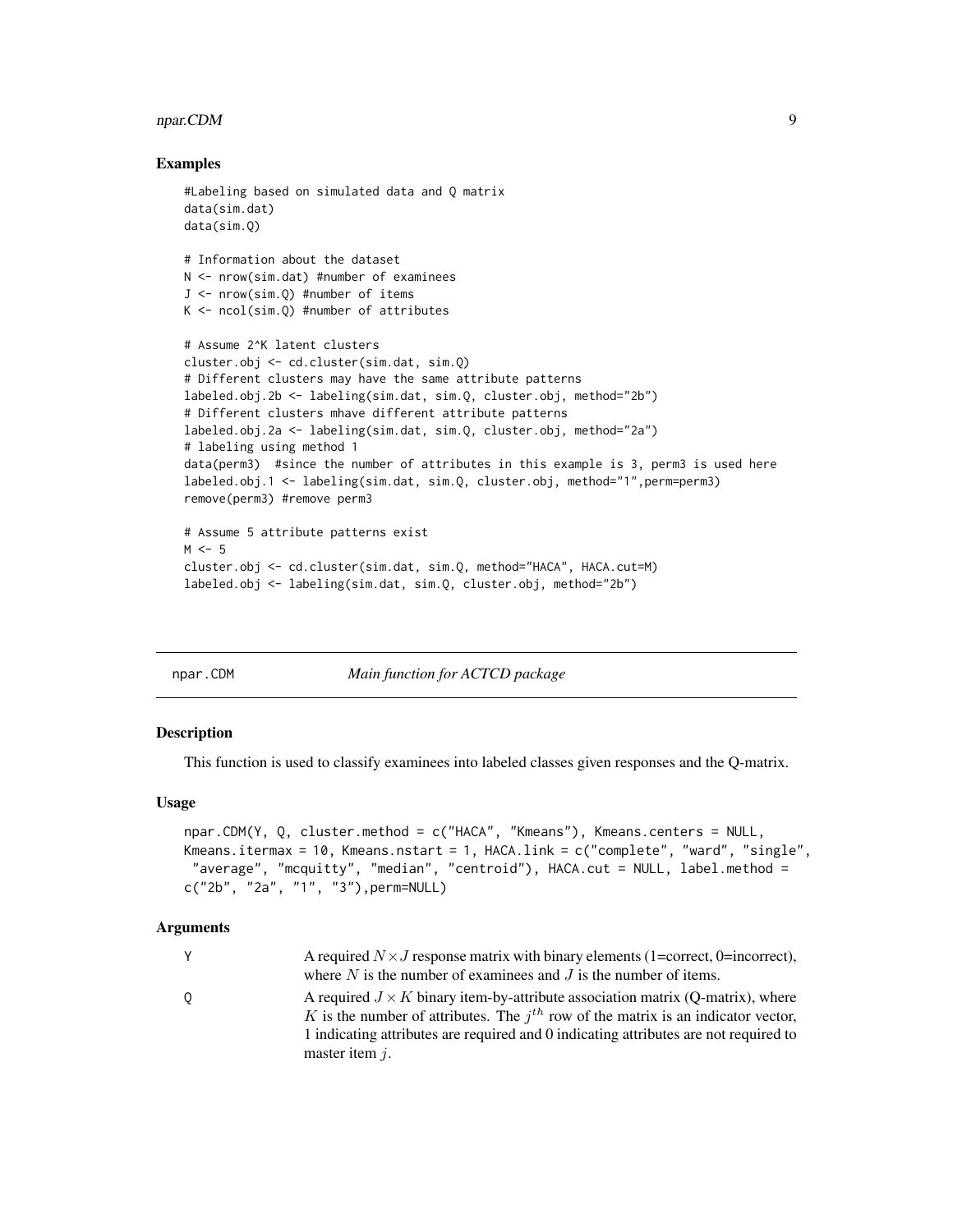<span id="page-9-0"></span>

| cluster method The cluster algorithm used to classify data. Two options are available, including |
|--------------------------------------------------------------------------------------------------|
| "Kmeans" and "HACA", where "HACA" is the default method. See cd.cluster                          |
| for details.                                                                                     |

- Kmeans.centers The number of clusters when "Kmeans" argument is selected. It must be not less than 2 and not greater than  $2^K$  where K is the number of attributes. The default is  $2^K$ .
- Kmeans.itermax The maximum number of iterations allowed when "Kmeans" argument is selected.
- Kmeans.nstart The number of random sets to be chosen when "Kmeans" argument is selected.
- HACA.link The link to be used with HACA. It must be one of "ward", "single", "complete", "average", "mcquitty", "median" or "centroid". The default is "complete".
- HACA.cut The number of clusters when "HACA" argument is selected. It must be not less than 2 and not greater than  $2^K$ , where K is the number of attributes. The default is  $2^K$ .
- label.method The algorithm used for labeling. It should be one of "1","2a", "2b" and "3" corresponding to different labeling methods in Chiu and Ma (2013). The default is "2b". See [labeling](#page-6-1) for details.
- perm The data matrix of the partial orders of the attribute patterns.

#### Value

| att.pattern  | A $N \times K$ binary attribute patterns, where N is the number of examinees and K<br>is the number of attributes.   |
|--------------|----------------------------------------------------------------------------------------------------------------------|
| att.dist     | A $2^K \times 2$ data frame, where the first column is the attribute pattern, the second<br>column is its frequency. |
| cluster.size | A set of integers, indicating the sizes of latent clusters.                                                          |
|              | cluster.class A vector of estimated memberships for examinees.                                                       |

#### See Also

[print.npar.CDM](#page-10-1), [cd.cluster](#page-3-1),[labeling](#page-6-1)

#### Examples

```
# Classification based on the simulated data and Q matrix
data(sim.dat)
data(sim.Q)
# Information about the dataset
N <- nrow(sim.dat) #number of examinees
J <- nrow(sim.Q) #number of items
K <- ncol(sim.Q) #number of attributes
```

```
# Compare the difference in results among different labeling methods
# Note that the default cluster method is HACA
labeled.obj.2a <- npar.CDM(sim.dat, sim.Q, label.method="2a")
labeled.obj.2b <- npar.CDM(sim.dat, sim.Q, label.method="2b")
labeled.obj.3 <- npar.CDM(sim.dat, sim.Q, label.method="3")
```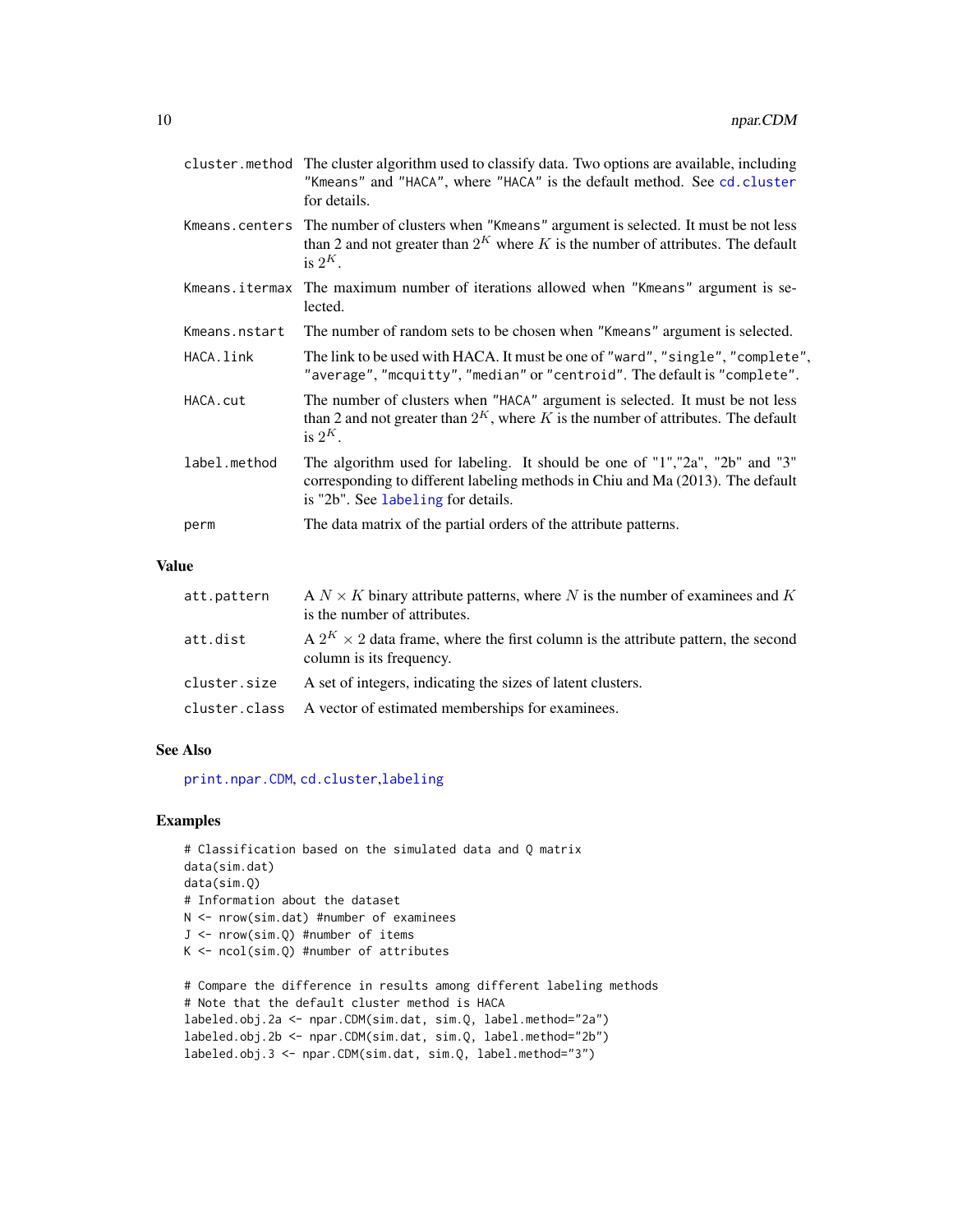#### <span id="page-10-0"></span>perm.data and 11 and 12 and 22 and 22 and 22 and 23 and 23 and 24 and 25 and 26 and 26 and 26 and 26 and 26 and 26 and 26 and 26 and 26 and 26 and 26 and 26 and 26 and 26 and 26 and 26 and 26 and 26 and 26 and 26 and 26 an

```
data(perm3)
labeled.obj.1 <- npar.CDM(sim.dat, sim.Q, label.method="1",perm=perm3)
remove(perm3)
#User-specified number of latent clusters
M < -5labeled.obj.2b <- npar.CDM(sim.dat, sim.Q, cluster.method="HACA",
HACA.cut=M, label.method="2b")
labeled.obj.2a <- npar.CDM(sim.dat, sim.Q, cluster.method="HACA",
HACA.cut=M, label.method="2a")
#The attribute pattern for each examinee
attpatt <- labeled.obj.2b$att.pattern
```
perm.data *The partial orders of the attribute patterns for* [labeling](#page-6-1)

## <span id="page-10-2"></span>Description

The data matrix of the partial orders of the attribute patterns used for the first labeling method (method="1"; See [labeling](#page-6-1) for details). Available matrices are [perm3](#page-10-2) and [perm4](#page-10-2) for  $K = 3$  and  $K = 4$ , respectively.

#### Usage

data(perm3) data(perm4)

#### Format

[perm3](#page-10-2) is a  $48 \times 3$  matrix and [perm4](#page-10-2) is a  $1680384 \times 3$  matrix.

print.output *The function prints outputs obtained from the functions in the package.*

#### <span id="page-10-1"></span>Description

Print outputs generated from the functions in the package.

#### Usage

```
## S3 method for class 'cd.cluster'
print(x, \ldots)## S3 method for class 'labeling'
print(x, \ldots)## S3 method for class 'npar.CDM'
print(x, \ldots)
```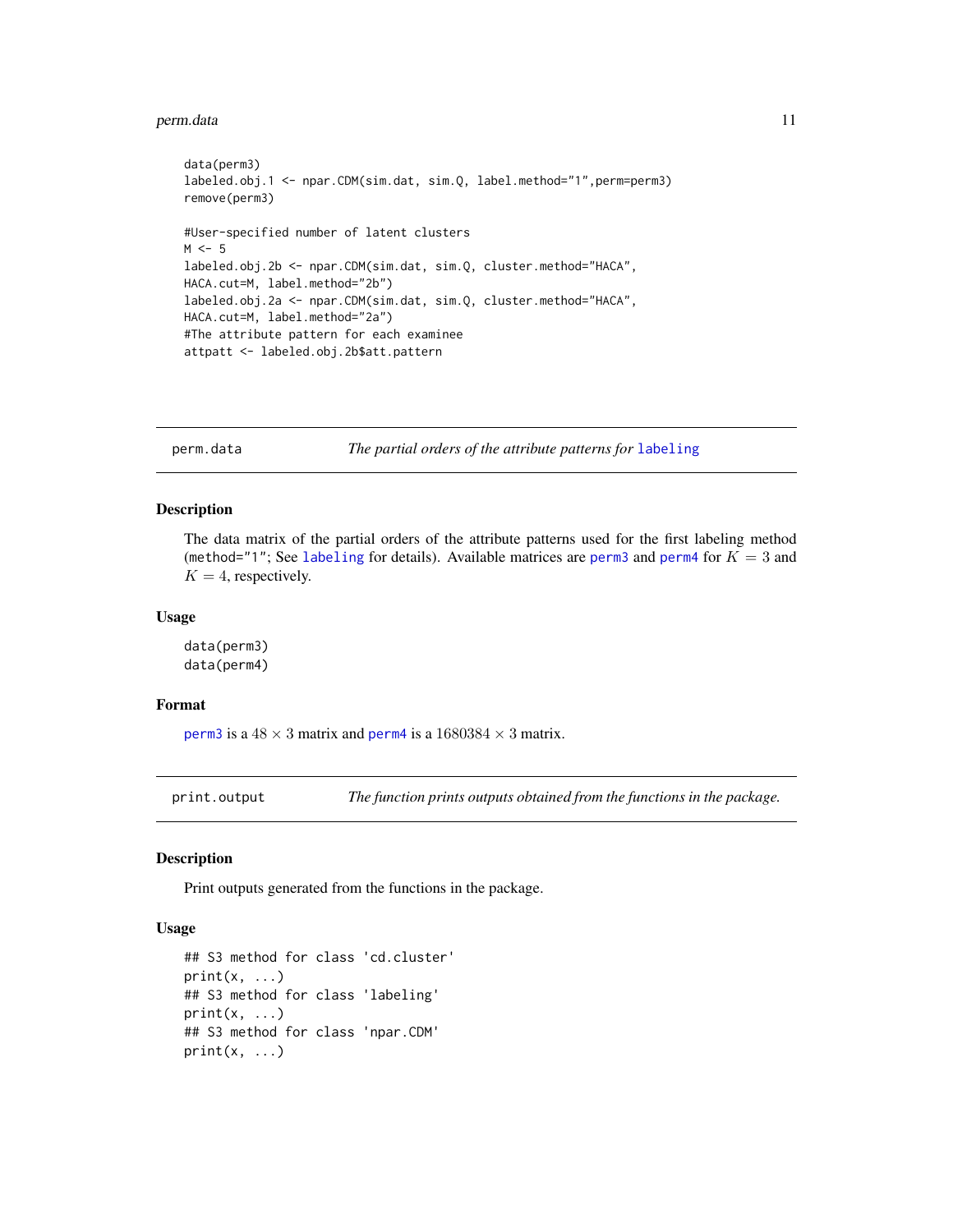<span id="page-11-0"></span>12 sim.dat

## Arguments

|   | The output from the function (The list of all outputs). |
|---|---------------------------------------------------------|
| . | Other arguments.                                        |

## Value

| cd.cluster | The number of examinees within each cluster, membership based on cluster |
|------------|--------------------------------------------------------------------------|
|            | analysis and $W$ (See cd. cluster for details).                          |
| labeling   | The estimated attribute profiles.                                        |
| npar.CDM   | The estimated attribute profiles.                                        |

## See Also

[cd.cluster](#page-3-1), [labeling](#page-6-1),[npar.CDM](#page-8-1)

<span id="page-11-1"></span>

| Simulated data<br>sim.dat |  |
|---------------------------|--|
|---------------------------|--|

## Description

The data are simulated based on the DINA model (Junker & Sijtsma, 2001).

## Usage

data(sim.dat)

## Format

A  $500 \times 14$  binary matrix.

## Details

This data set contains responses of 500 examinees to 14 items and is used to demonstrate the functions in this package. The DINA model with a given Q-matrix ([sim.Q](#page-12-1)) was used to generate data and the true values for guessing and slipping parameters are fixed to 0.2.

## References

Junker, B., & Sijtsma, K. (2001). Cognitive Assessment Models with Few Assumptions, and Connections with Nonparametric Item Response Theory. *Applied Psychological Measurement, 25*(3), 258-272.

### Examples

data(sim.dat)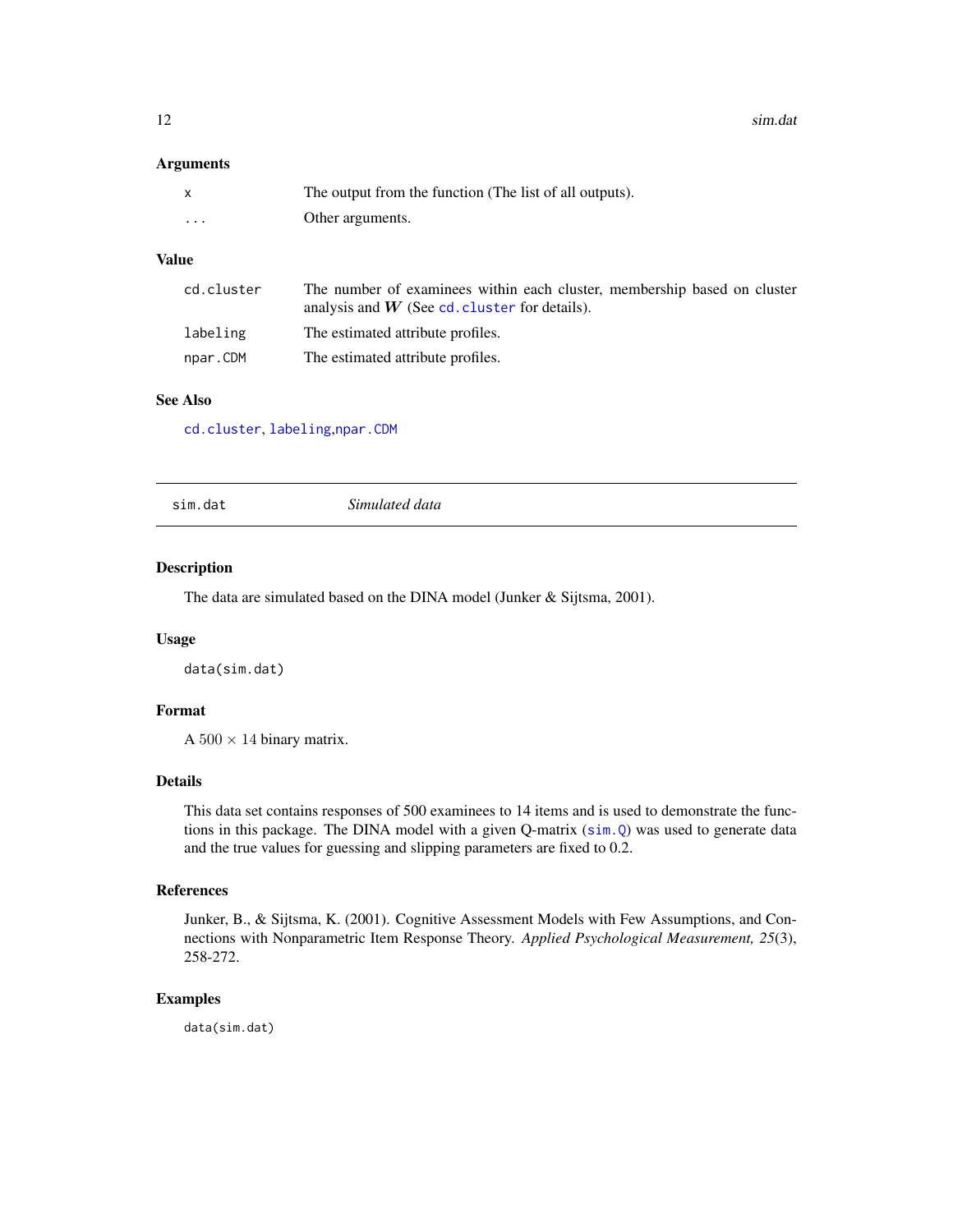<span id="page-12-1"></span><span id="page-12-0"></span>

## Description

The Q-matrix used to generate data ([sim.dat](#page-11-1)) in this package.

## Usage

data(sim.Q)

## Format

A  $14 \times 3$  binary matrix.

## Details

It is a binary Q-matrix (Tatsuoka, 1985) associating 14 items and 3 attributes.

## References

Tatsuoka, K. (1985). A probabilistic model for diagnosing misconceptions in the pattern classification approach. *Journal of Educational Statistics, 12*, 55-73.

## Examples

data(sim.Q)